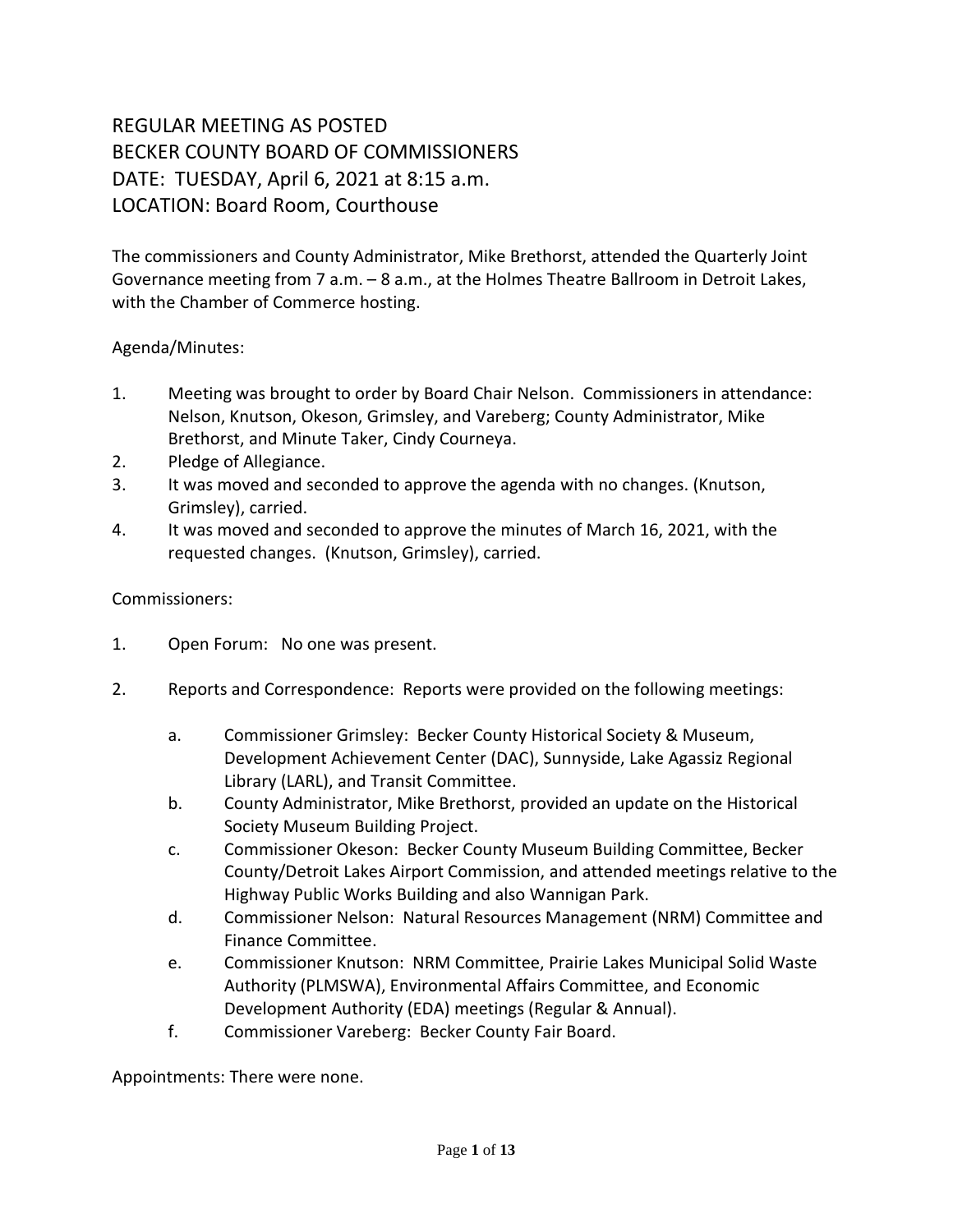County Administrator – Mike Brethorst presented:

- 1. It was moved and seconded to approve the amendment to the Purchase Agreement for the Minimum Security Facility, as submitted by Realtor, Dave Neisen with The Real Estate Company, on behalf of Recovery Resource ("buyer); to grant another additional six-month extension to the Purchase Agreement (thru September 30, 2021), with the property relisted back on the MLS, through The Real Estate Company, in "Active" Status and "without any contingency", and that Becker County can receive and choose to accept another offer, with the purchase agreement from Recovery Resource to then be cancelled, and for the County Administrator, Mike Brethorst, to sign said agreement. (Grimsley, Knutson), carried.
- 2. a. County Administrator, Mike Brethorst, provided an update on the process of reviewing the HR Director position relative to re-banding. It was noted that the current pay scale for the position is well below the average going rate in similar areas. One of the options presented was to add in duties to the position to include overseeing the PT Emergency Manager/Safety Coordinator position and to also have an outside review of the position.

b. It was moved and seconded to authorize contracting with Gallagher's for a review of the HR Director position and to accept the decision of the Finance Committee for band and grade and to immediately start the interview process with the pay scale published. (Grimsley, Knutson), carried.

3. It was moved and seconded to approve the replacement of water fountains in the Courthouse as follows:

a. First Floor – Courthouse Addition – Purchase a new water fountain, to include a bottle filler from Restroom Direct, at a cost of \$2,100.00, plus plumbing cost (Model #: Elkay Model LZOOTL8WSLK – Bubble and Bottle Filler);

b. First Floor – Original Courthouse – Replace Water Fountain with just a bottle filler from Restroom Direct, at a cost of \$1,139.00, plus plumbing cost (Model #: LZ8WSSSMC – One Unit Water Filler);

c. Second Floor – Original Courthouse – Replace Water Fountain with a bubble and bottle filler from Goodin, at a cost of \$1,550.00, plus plumbing cost (Model #: LZO8WSSK – One Unit with Bubble and Bottle Filler together).

(Grimsley, Knutson), carried.

All options would require updated electrical and plumbing, estimated at \$130.00 each, with Building Maintenance staff to install in-house and with all proper permits included. It was also noted that there is a 6-12-week lead time for these items.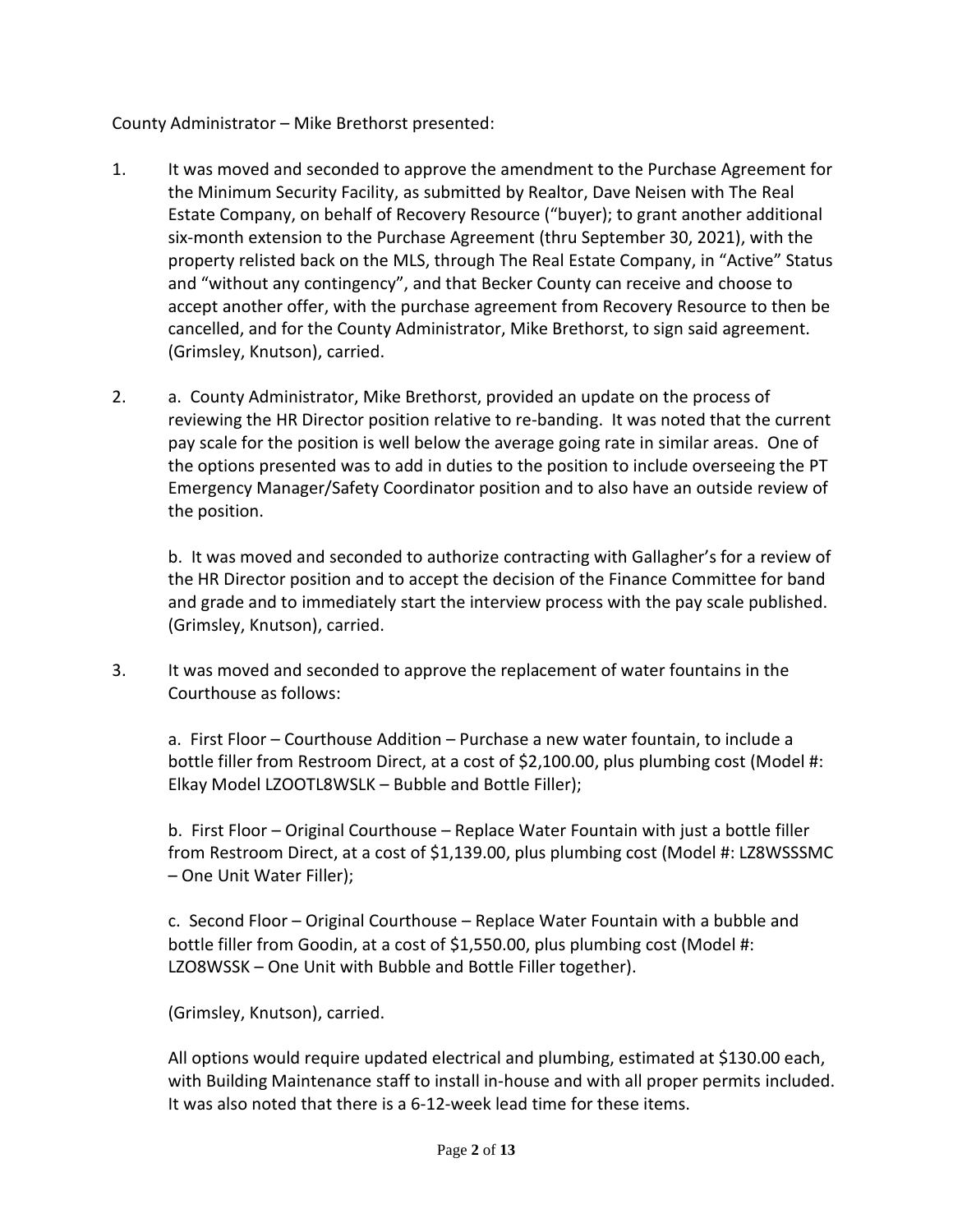4. County Administrator, Mike Brethorst, provided an update on the American Rescue Plan and Governor Walz's Executive Order, noting that on April 15, 2021, Courthouse staff working from home will return to the office, with Human Services staff to be phased back gradually, and he would assist the Department of Motor Vehicle (DMV) staff to move from the County Administration/HR Office back to the DMV office for normal operations moving forward.

Finance Committee Minutes – Mary Hendrickson presented:

- 1. It was moved and seconded to approve the Regular Claims, Auditor Warrants, Over-90- Day Claims, and Additional items as follows:
	- a. Auditor's Warrants (Tuesday Bills):
		- i.  $03/15/2021$  in the amount of \$358,236.27
		- ii.  $03/17/2021$  in the amount of \$ 20,899.41
		- iii.  $03/20/2021$  in the amount of \$ 28,752.07 Cost-Effective
		- iv.  $03/23/2021$  in the amount of \$381,856.19
		- v.  $03/31/2021$  in the amount of \$33,757.81 for a total amount of  $\dots$ :  $\frac{5}{5}$  823,501.75
	- b. Over-90-Day Claims:
		- i. Alliance Pest Protection dated 10/30/2020 in the amount of \$180.39 (invoice just turned in);
		- ii. Association of MN Counties (AMC) dated 12/30/2020 in the amount of \$20.00 (invoice just turned in);
		- iii. MCIT Invoice dated 10/31/2020 in the amount of \$1,000.00 (invoice just received);
		- iv. Quill dated 06/09/2020 to 11/20/2020 in the amount of \$603.02 (invoice just received);
		- v. Thomson-Reuters dated September/October 2020 in the amount of \$608.84 (invoice just turned in).
	- c. Additional Issues:
		- i. Add the Enterprise Trust 5 Chevy Equinox purchases in the amount of \$30,316.36 to the claims, with it noted that the \$5,000.00 lease fee would not be paid due to the purchases.

(Okeson, Knutson), carried.

2. It was moved and seconded to approve the Human Services claims for Human Services, Public Health, and Transit, as presented. (Grimsley, Knutson), carried.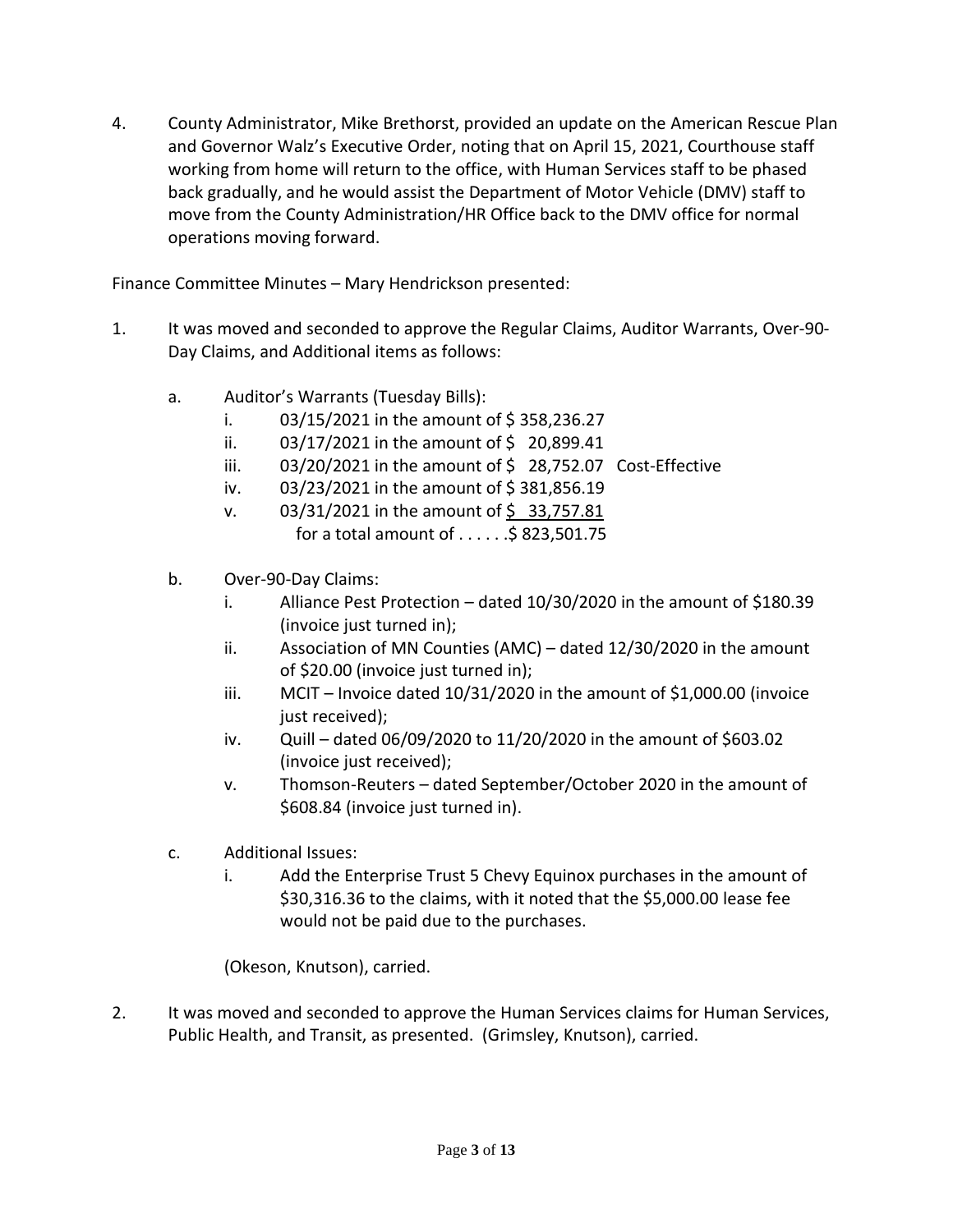Auditor-Treasurer: Mary Hendrickson presented:

- 1. Licenses and Permits:
	- a. It was moved and seconded to approve Resolution 04-21-1B, to approve the Gambling Application for Exempt Permit to conduct Gambling by the Humane Society of the Lakes at Izzo's Bar and Grill, Detroit Lakes, MN in Audubon Township. (Knutson, Okeson), carried.
	- b. It was moved and seconded to approve Resolution 04-21-1C, to approve the Gambling Application for Exempt Permit to conduct Gambling by the Humane Society of the Lakes at Hotel Shoreham, Detroit Lakes, MN in Lakeview Township. (Okeson, Grimsley), carried.
	- c. It was moved and seconded to approve the On-Sale (Including Sunday Sale) Liquor License Renewals for the following:
		- i. Sunlite Bar & Grill Wayne Crawford Detroit Township.
		- ii. M&K Enterprises DBA Pit 611 Lake Eunice.
		- iii. Osage Bait & Tackle Peggy Branstrom Osage Township.
		- iv. Bam Enterprises, Inc. DBA Bleachers Bar & Grill Lakeview Township.
		- v. T&J's Randy's, Inc. DBA T&J's Booze & Bistro Lake Eunice Township.
		- vi. Parallel 46, LLC DBA Cormorant Inn Cormorant Township. (Knutson, Grimsley), carried.
	- d. It was moved and seconded to approve the On-Sale Liquor License (NOT including Sunday Sale) Renewal for Richwood Winery, LLC – Penny Agurrie – Richwood Township. (Okeson, Knutson), carried.
	- e. It was moved and seconded to approve the On and Off-Sale (Including Sunday) Liquor Licenses for the following:
		- i. Dirty Jeans, LLC Gabriel Line Cormorant Township

ii. Northern Inn – Lance Highman – Toad Lake Township (Okeson, Knutson), carried.

- f. It was moved and seconded to approve the On-Sale (Including Sunday) NEW Liquor License for Cormorant Pub & Boat House, LLC – DBA Cormorant Pub – Cormorant Township. (Knutson, Okeson), carried.
- g. It was moved and seconded to approve the Off-Sale Renewals for the following:
	- i. 4 Corners of Detroit Lakes, LLC Erie Township

ii. Richwood Off-Sale, Inc., - John Johnson - Richwood Township (Okeson, Grimsley), carried.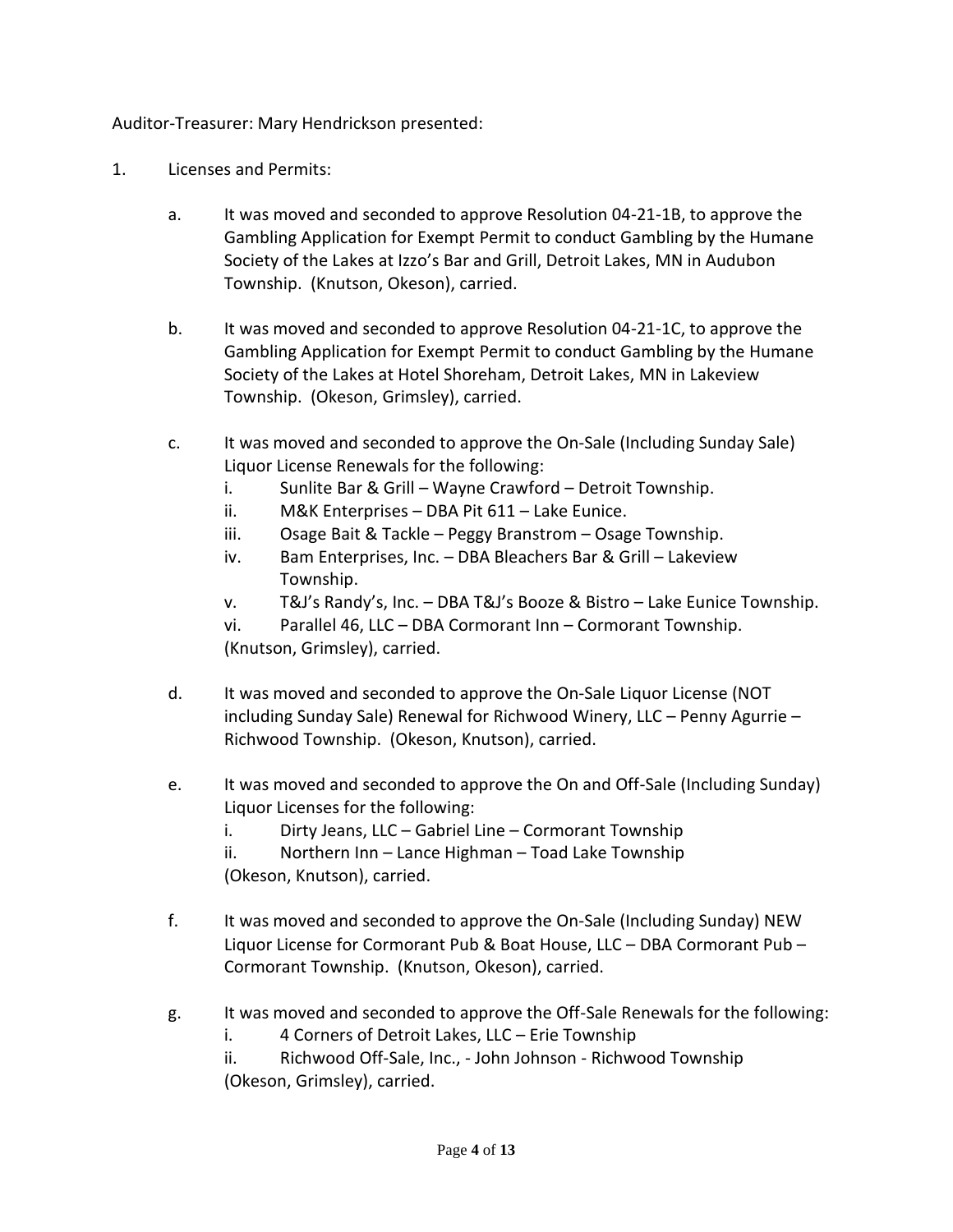- h. It was moved and seconded to approve the 3.2 Off-Sale (New Owner) License for Kalberer Korner – DBA County 6 Gas & Bait – Lakeview Township. (Okeson, Knutson), carried.
- i. It was moved and seconded to approve the 3.2 Off-Sale License Renewal for Osage Bait & Tackle – Peggy Branstrom – Osage Township. (Knutson, Grimsley), carried.
- j. It was moved and seconded to approve the 3.2 On-Off Sale License Renewal for Whaley's Resort & Campground – Nathan Laurugie – Round Lake. (Knutson, Grimsley), carried.
- 2. It was moved and seconded to accept the February 2021 Cash Comparison and Investment Summary, as presented. (Grimsley, Knutson), carried.
- 3. Discussion was held relative to the request to reinstate the License Center Supervisor position for the Motor Vehicle Department (MVD) - Resolution 04-21-1A.

Auditor-Treasurer, Mary Hendrickson, noted that she would refer to the "pool" to hire a Licensing Clerk for now, due to the immediate need, and will return to the Board at a later date for further discussion relative to reorganization of the MVD Department.

Labor Management Committee (LMC) – BeckerBay Auction Donation to the Becker County Food Pantry – Sandy Gunderson presented:

1. Sandy Gunderson presented a check to Becker County Food Pantry Director, Brad Carlson in the amount of \$2,059.00, the total amount raised by the employees of Becker County for the food pantry via their Annual BeckerBay online auction.

Chair Nelson thanked Sandy Gunderson for her assistance and commitment over the years with the auction, noting its success.

Planning and Zoning – Kyle Vareberg presented:

1. Planning and Zoning Director, Kyle Vareberg, provided a summary on the status of the request submitted by Richard and Dana Laine, to approve a Conditional Use Permit (CUP) for a Commercial Planned Unit Development (PUD); to have eight (8) R.V. sites and an 8-slip dock system, with the project located at 20781 County Road 117 (Toad Lake), Osage, MN.

He noted that the Planning Commission denied the request at their meeting of March 8, 2021 and that the Board of Commissioners tabled the request at the March 16, 2021 Board meeting. He also noted that citizen comments were received and forwarded onto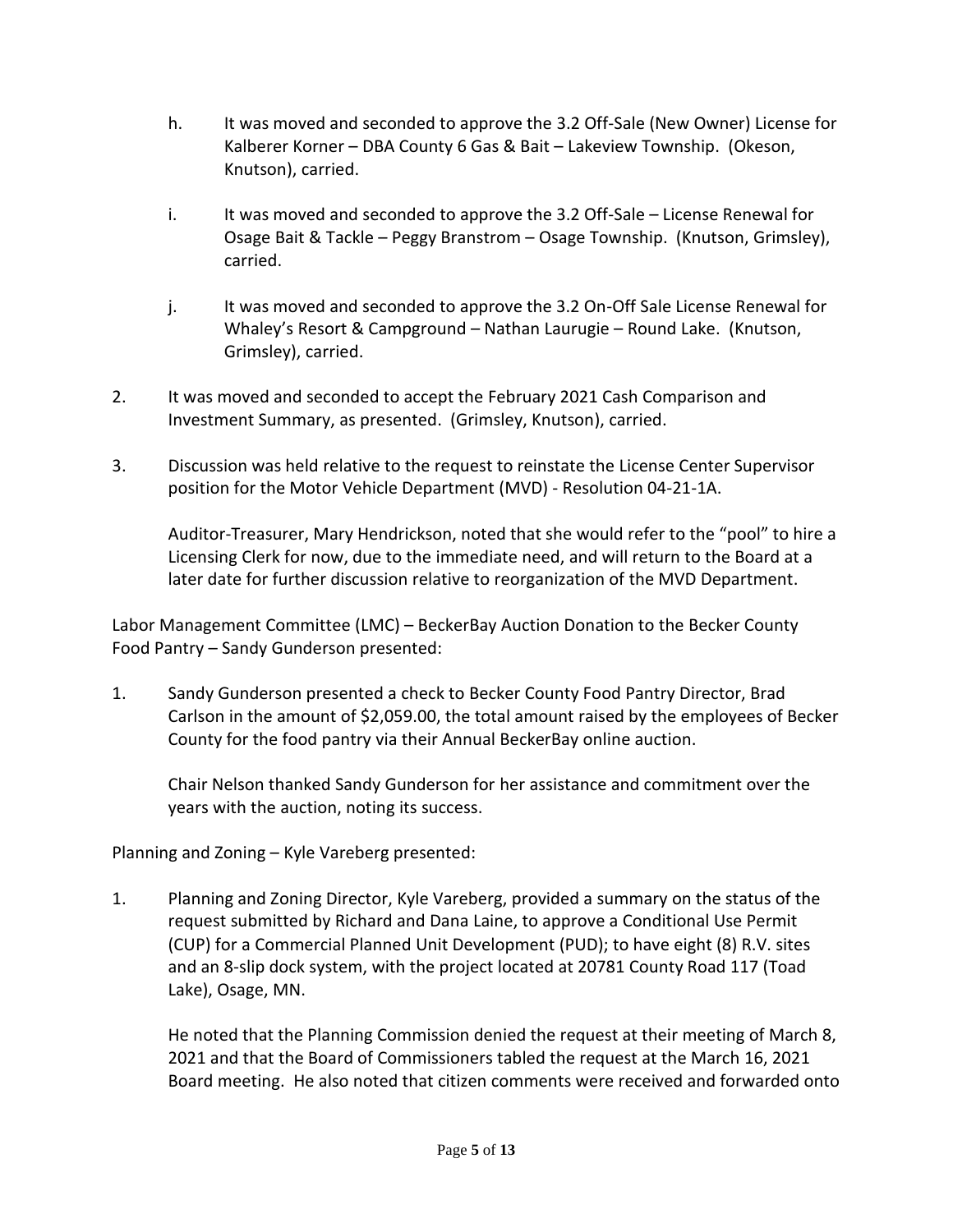each of the Board of Commissioners, including a list of stipulations provided by the Toad Lake Association and nearby neighbors.

Attorney Thomas Winters, representing the applicants, Richard and Dana Laine, was present, along with several individuals from the public.

Attorney Thomas Winters addressed the stipulations and noted that if the CUP is approved, the Laine's would agree to the stipulations to include a fence, no parking on either side of County Road 117, and to follow the MN-DNR recommendations relative to a dock. He also referenced the request for an 8-foot fence or trees, suggesting this would actually block visibility for the crossing; however, he noted there are plans to build a fence and to plant trees.

The following individuals addressed the Board and spoke in opposition to the project:

- a. Clark Lee lives immediately down from the property for the proposed PUD; asked the Board to deny the application and support the Planning Commission's decision to deny. Also noted no new drawing and no new narrative submitted by the applicants; if there are any changes, needs to be in writing.
- b. Patty Swenson property adjacent to the property for the proposed PUD; noted again that the property was zoned Residential and that there are other options available to the applicants as far as how the property could be used to bring in revenue. She also suggested the campground could be located more in the woods, rather than at the current proposed site, noting safety concerns and asked that the Board take the recommendation of the Planning Commission and deny the CUP once and for all.
- c. Deb Nerud resident on north shore of the lake and President of the Toad Lake Association; opposed to the project – asked the Board to deny, noting safety concerns, adding that if it passed, she knows of another party on the lake who may be interested in doing the same thing.
- d. Roger Ball resident of Toad Lake, down the street from where the PUD would be located; opposed to the project; noted that he and his wife have been there for three (3) years and would not have purchased the property had they known it would be used commercially.
- e. Rick Lien full-time resident on Toad Lake; opposed to the project asked that safety issues be addressed further.
- f. Lori Mitchell resident of Toad Lake opposed to the project and noted that the applicants have changed the proposed number of RV units at the campground, with it initially at 12, then 14 and now at 8 RV units. She also expressed her concern on the strong possibility that the applicants would be coming back to request additional sites for the RV Campground, if the request today was approved.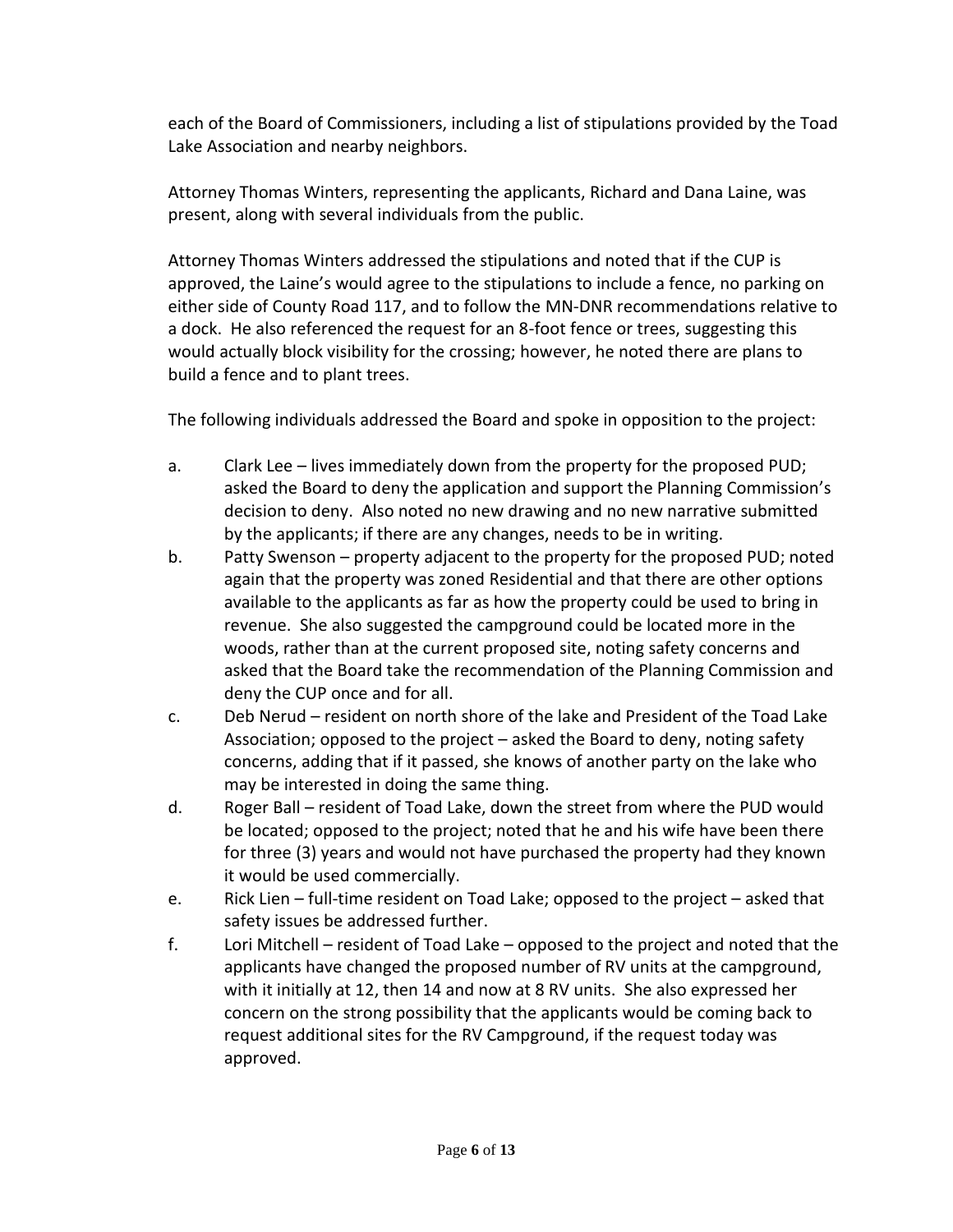- g. Yvonne Kangas homeowner on Toad Lake; opposed to the project and voiced her concerns for the number one issue, safety. She also referenced a letter she has sent to the Board of Commissioners.
- h. Terri Ball (via online) husband, Roger, spoke earlier and she noted she is in agreement with all those in opposition.
- i. Clark Lee in opposition to the proposal, as submitted, and asked the Board to deny the request once again, with no new changes made to the request.

Kyle Vareberg read into the record a letter received March 26, 2021 from Raymond Olson, 20468 Co. Rd. 117, Osage, MN 56570-9318.

Discussion followed with the commissioners providing their input relative to the "Findings" and stipulations, if the CUP is approved.

It was moved and seconded to approve the application submitted by Richard and Dana Laine, for a Conditional Use Permit (CUP) for a Commercial Planned Unit Development (PUD) to have eight (8) RV sites and an 8-slip dock system, with the project located at 20781 County Road 117, Osage, MN, to include the following Stipulations and Findings as noted below. (Okeson, Vareberg), carried 3-2.

## **Stipulations:**

- 1. No sub leasing of separate RV sites.
- 2. Maximum of 50' of recreation area located approximately 300' North of the existing driveway.
- 3. CUP is non-transferable to non-blood family members.
- 4. CUP is for 8 RV sites only, no expansion.
- 5. Screening-transplant 5-6 feet high conifers at 15-foot intervals along Co 117, the North side, South side, and back side of camper for screening, planted equally spaced to screen.
- 6. "L" shaped wood fence at each RV site to hide loose items and garbage cans.
- 7. Split rail fence along Co 117 and a 6' fence along the North side with 90% opaque minimum
- 8. RV's must be placed at least 110' from the centerline of Co 117.
- 9. No mobile homes, pop up campers, or pick up toppers.
- 10. No overnight or transient RVs, all must be seasonal lease holders.
- 11. Access to park must be via existing driveway only.
- 12. Narrow side of RVs must face Toad Lake.
- 13. Pets must be leashed at all times when outside RVs.
- 14. Decks must be elevated off the ground vs pallets or sheets of wood laying on the ground.
- 15. One storage shed is allowed per RV site with a maximum size of 100 square feet.
- 16. Maximum of 8 boat slips with lifts.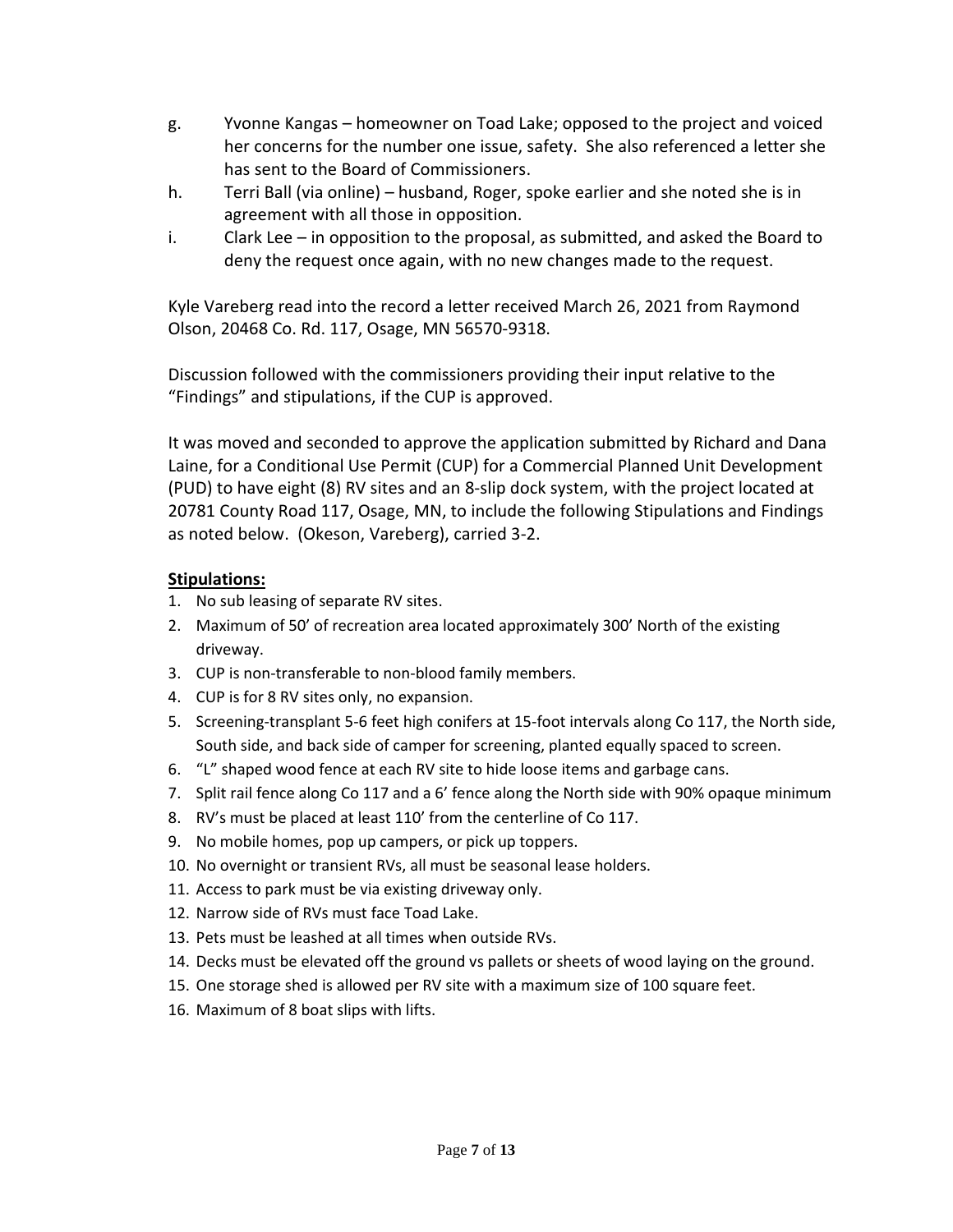### Findings:

### Approve

1. Effect on surrounding property. That the conditional use will not harm the use and enjoyment of other property in the immediate vicinity for the purposes already permitted, nor substantially diminish or impair property values within the immediate vicinity.

The proposal is located in both residential and general agricultural land use districts. A residential district is to be used for low to medium density which the project satisfies as the site allows for more units then proposed. A non-farm use located in a general agricultural land use district shall be permitted for the use and enjoyment of lakes, rivers, and streams. It is the intent of the proposed use to utilize Toad Lake for the enjoyment of boating and fishing. The Commission finds through compliance with the Becker County Zoning Ordinance and all of its criteria the use and enjoyment of properties in the immediate vicinity will not be infringed upon. Measures to ensure this have been submitted by the applicant to include tenant rules, a centralized location for RV's, a vegetation proposal, a rational number of units proposed on over 35 acres of land, a "funnel" road crossing, and other guidelines provide mitigation for the change in land use. No evidence has been provided to this Commission to prove any fact for the potential to impair property values in the immediate vicinity.

2. Effect on orderly, consistent development. That establishing the conditional use will not impede the normal, orderly development and improvement of surrounding vacant property for uses predominant in the area.

All of the land surrounding the proposal is owned by the applicant or bordered by an existing public road. The general area currently includes multiple land uses to include a Commercial Planned Unit Development (PUD) (Bambi's Resort), a farm and crop land, and residences. All required criteria of the Becker County Zoning Ordinance have been met or exceeded to prevent any potential to impede or prevent normal, orderly development and improvements of surrounding vacant property for uses predominant in the area.

3. Adequate facilities. That adequate utilities, access roads, drainage and other necessary facilities have been or are being provided.

Required utilities, roads, and all necessary facilities will be provided and have been mapped on the site map and meet the Becker County Zoning Ordinance. All drainage will be created to the recommendation of Becker County Soil and Water and an approved storm water pollution prevention plan. The Minnesota Pollution Control Agency and Minnesota Department of Health guidelines will also be followed and incorporated into the PUD.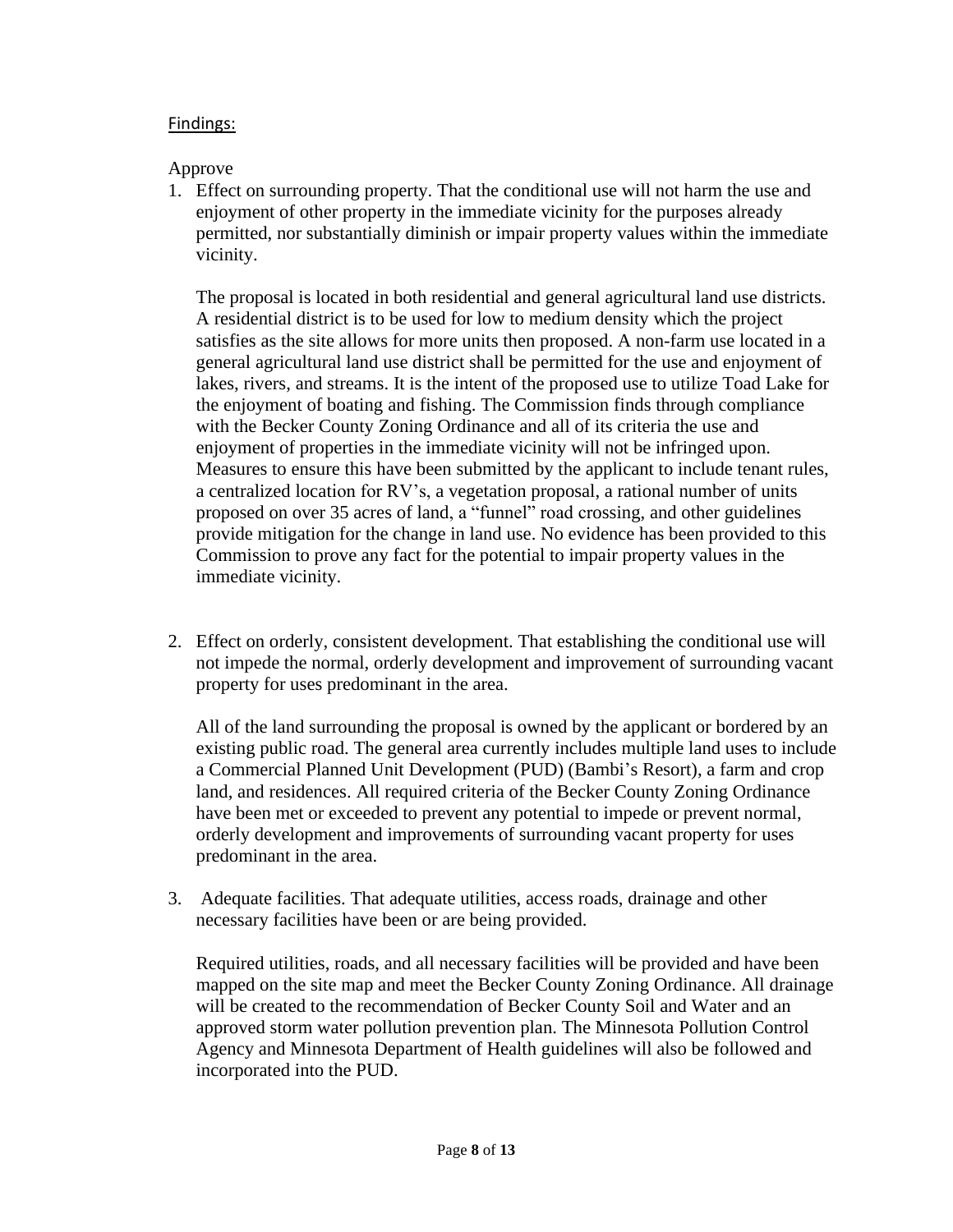- 4. Adequate parking. That adequate measures have been or will be taken to provide sufficient off-street parking and loading space to serve the proposed A minimum of two parking spaces shall be provided for each RV unit, any additional parking may overflow to the common space provided on the survey.
- 5. Not a nuisance. That adequate measures have been or will be taken to prevent or control offensive odor, fumes, dust, noise and vibration, so none of these will constitute a nuisance, and to control lighted signs and other lights so that no disturbance to neighboring properties will result.

The proposal is not expected to produce any nuisance odors, fumes or vibration. The Becker County Highway Department applies dust control to County Hwy 117 and that shall mitigate any potential for an increase in dust. The site and lease agreement provided prohibits any excessive noise. Multiple acres of vacant land and wetlands surround the proposal creating an extensive natural buffer from all neighboring properties.

- 6. Additional criteria for shoreland areas. In Shoreland areas, it shall be found that adequate measures have been or will be taken to assure that:
	- a. Pollution. Soil erosion or other possible pollution of public waters will be prevented, both during and after construction

Setbacks provided on the site plan show a minimum fifty foot buffer from any present wetland and over a one hundred foot from buffer from the ordinary high water mark of Toad Lake. Any possible pollution will be controlled by the above buffers and silt fences during construction.

- b. View from public waters. That the visibility of structures and other facilities as viewed from public waters will be limited; Natural vegetation, tree planting and a proposed fence on along County Highway 117 will limit the view of the proposed RV sites, structures, and other facilities as viewed from Toad lake.
- c. Adequate utilities. That the site is adequate for water supply and on-site sewage treatment; and

Bergstrom Backhoe, a licensed MPCA septic contractor has determined the site adequate for on-site sewage treatment. A well driller and other contractors have been consulted with as noted.

Watercraft. That the types, uses, and number of watercrafts that the project will generate can be safely accommodated.

The docking structured used for mooring/boat lifts will be placed and constructed in accordance with Minnesota DNR regulation. The number of slips allowed is in compliance with the Becker County Zoning Ordinance. Toad lake is over 1700 acres in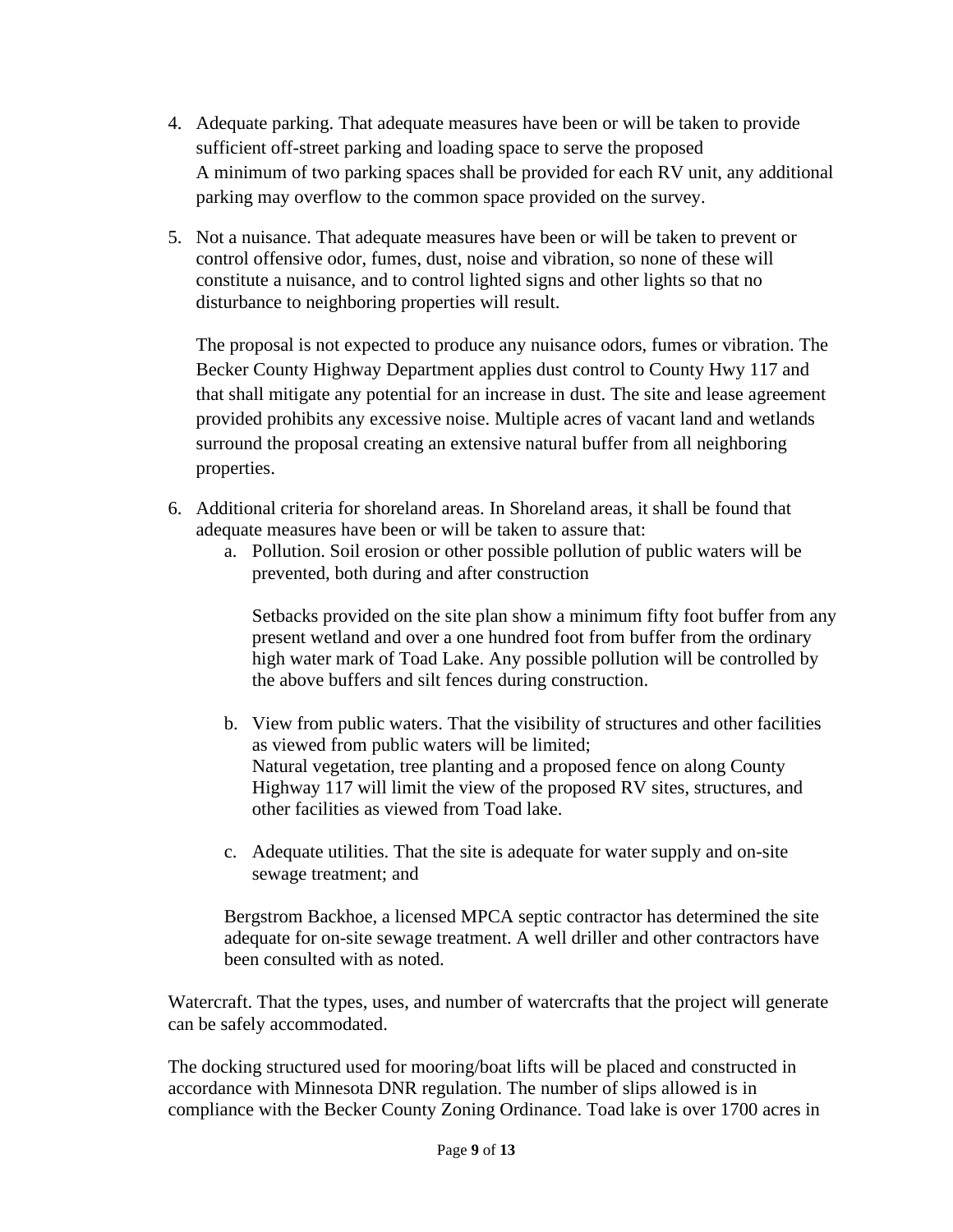size and classified as a Recreational Development lake. The proposal encompasses over 1200' of lake shore. With the amount of lakeshore, size of Toad lake, and DNR guidelines being followed the minimal amount of watercraft proposed should be safely accommodated with no issues generated.

Sheriff: Todd Glander and Stacie White, IT Director, presented:

- 1. Discussion was held regarding the request to purchase a voice recorder, a NICE Recorder. With only one quote presented, it was requested to seek out an additional quote and to return to the Board for further discussion in thirty (30) days.
- 2. It was moved and seconded to approve the US Marshal-Inmate 3-year agreement with Becker County, with an increase in inmate cost; to increase the fee from \$60 to \$72 per day/per inmate. (Knutson, Okeson), carried.
- 3. It was moved and seconded to approve Resolution 04-21-1E, as presented, to approve the hiring of temporary seasonal Boat and Water Deputies for 2021, to work under the State and Federal Boat and Water Grant. (Knutson, Okeson), carried.
- 4. It was moved and seconded to approve Resolution 04-21-1G, to hire a full-time Jail Sergeant position through the normal hiring process and if this position creates a vacancy, then to fill that position using the most recent internal/external list or to readvertise, if necessary. (Knutson, Okeson), carried.
- 5. It was moved and seconded to approve Resolution 04-21-1F, to hire a full-time Jail Secretary position through the normal hiring process. (Okeson, Vareberg), carried 4-1.

Land Use – Parks & Recreation: Guy Fischer and Steve Skoog presented:

- 1. It was moved and seconded to accept the Partnership4Health Grant Award in the amount of \$11,250.00 for trail planning from County Road #6 to Pelican River (along County 22) and to approve a grant match of \$1,250.00 from the Becker County Recreation Fund. (Grimsley, Knutson), carried.
- 2. It was moved and seconded to approve Becker County's contribution of \$3,000.00 from the Recreation Fund to North Country Trail for continued trail maintenance. (Knutson, Okeson), carried.

Land Use – Economic Development Authority (EDA) – Business Relief Grant: Guy Fischer presented:

1. It was noted that Maplelag qualified for \$5,000.00 in the Business Relief - Block Grant Program and did not submit the application for the CARES #3 Program by the Board's deadline for an additional \$20,000.00. However, based on data provided and a review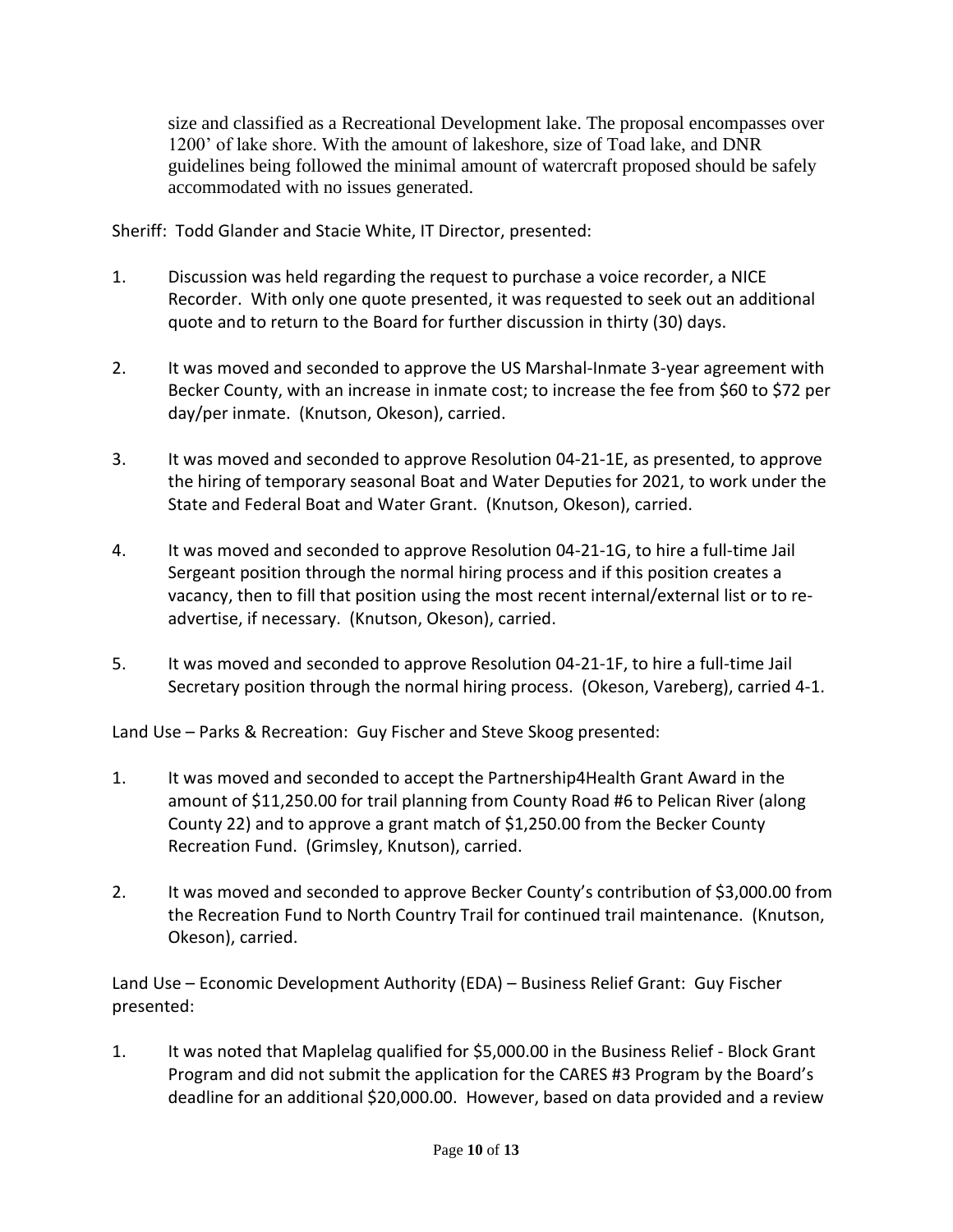by staff/CPA firm for the CARES #3 Program, staff recommended to the Finance Committee and Commission to move forward with awarding Maplelag the additional \$20,000.00, for a combined total of \$25,000.00.

Discussion followed with Commissioner Nelson in support of granting the full award of \$20,000.00 (CARES #3).

Commissioner Grimsley commented on the lateness of the application and timeliness of the request and suggested awarding \$15,000.00 rather than the \$20,000.00.

It was moved and seconded to approve the Business Relief Grant award to Mapelag in the amount of \$15,000.00. (Grimsley, Okeson), motion carried 4-1.

Land Use – Environmental: Steve Skoog presented:

1. It was moved and seconded to add to the agenda, "Fourth Amendment to Prairie Lakes Municipal Solid Waste Authority (PLMSWA) – Joint Powers Financing Agreement". (Knutson, Grimsley), carried.

It was moved and seconded to accept and approve the Fourth Amendment to the Prairie Lakes Municipal Solid Waste Authority (PLMSWA) Joint Powers Financing Agreement to refinance bonds, and to authorize that Environmental Services Director, Steve Skoog, enter into said agreement, on behalf of Becker County (Knutson, Grimsley), carried.

2. It was moved and seconded to approve Resolution 04-21-1D, to grant Becker County Solid Waste Hauler License Number 28 to TCL Maintenance, LLC, dba Moen Portables & Septic, to commercially haul waste in Becker County, with this license valid through 2021. (Knutson, Grimsley), carried.

Highway – Jim Olson presented:

- 1. It was moved and seconded to approve Resolution 04-21-1H, as presented, to accept the low bid of \$916,178.59 for Project SAP 003-626-023, from Mark Sand & Gravel, Fergus Falls, MN; for Bituminous Surfacing and Aggregate Shouldering of CSAH 26. (Okeson, Knutson), carried.
- 2. It was moved and seconded to approve Resolution 04-21-1I, as presented, to accept the low bid of \$3,967,170.74 for Project SAP 003-614-020, etc. from R. J. Zavoral and Sons, Inc. of East Grand Forks, MN; for Reclaiming, Milling, Bituminous Surfacing and Aggregate Shouldering of CSAH 14, etc. (Okeson, Nelson), carried.
- 3. It was moved and seconded to approve Resolution 04-21-1J, as presented, to accept the bid from Flint Hills Resources for Bituminous Oils at \$424/ton (with freight) for both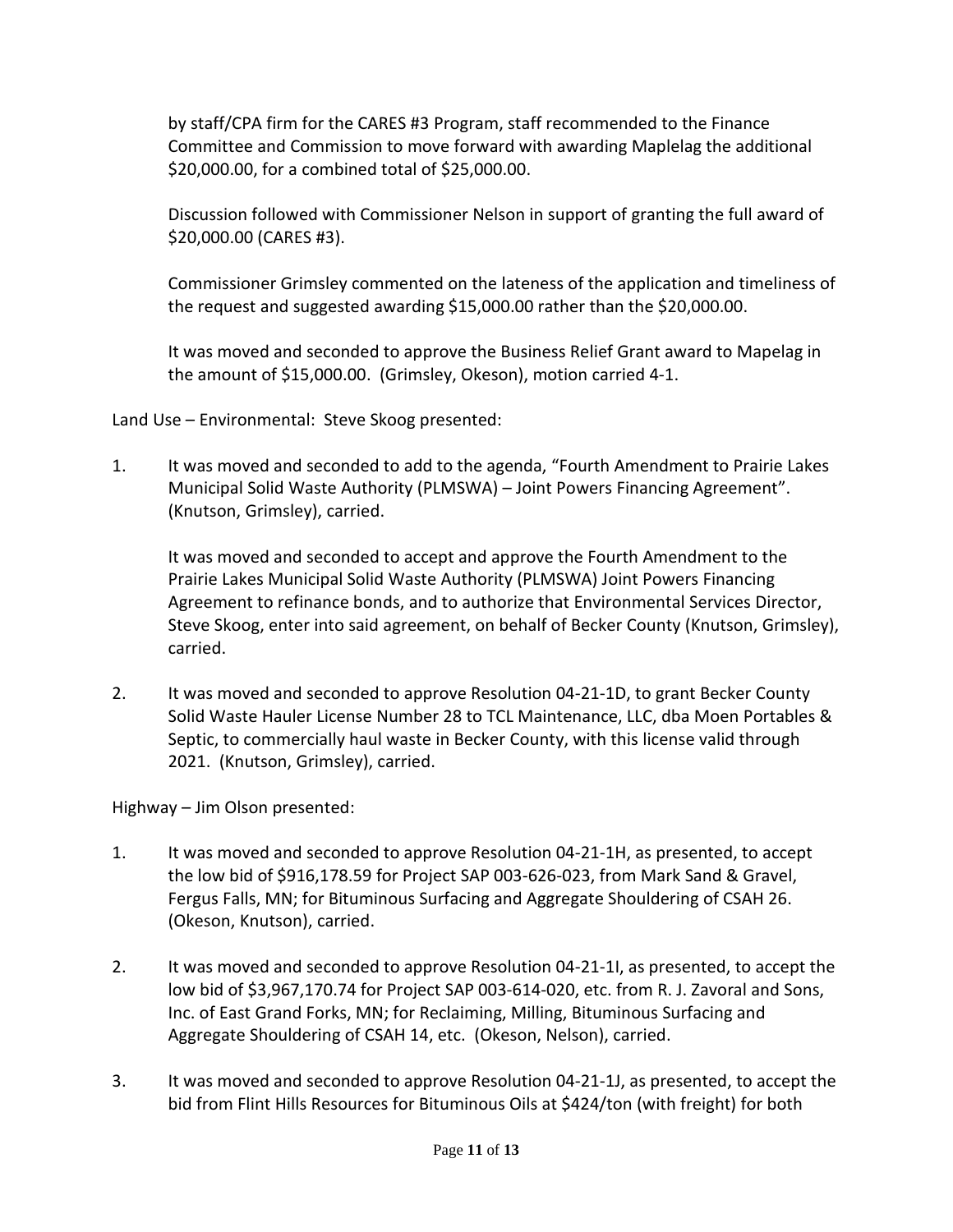Emulsion Oils CRS-2 and AE 150-S, based on an estimated total amount of \$508,800 for each. (Knutson, Okeson), carried.

- 4. It was moved and seconded to approve Resolution 04-21-1K, as presented, to accept the low bid of \$249,824.00 from Northern Salt, Glyndon, MN for Dust Control; for the delivery and application of Calcium Chloride Dust Control county-wide. (Nelson, Knutson), carried.
- 5. It was moved and seconded to approve Resolution 04-21-1L, as presented, to accept the low quote in the amount of \$100 per hour from L&M Road Service, LLC of Ulen, MN for Weed Spraying. (Okeson, Nelson), carried.
- 6. It was moved and seconded to approve Resolution 04-21-1M, as presented, to accept completed Project SAP 003-604-004, etc. consisting of Bituminous Reclaiming, Bituminous Surfacing and Aggregate Shouldering contracted with Central Specialties, Inc., Alexandria, MN, and to authorize final payment in the amount of \$81,666.70 prepared and processed by the Highway Department. (Okeson, Knutson), carried.
- 7. It was moved and seconded to approve the purchase of a Crysteel Dump Body (new stainless steel dump body) from Crysteel Truck Equipment, Fridley, MN, for the existing 2010 Dodge 5500 Diesel Truck, at a cost of \$11,773.00, with trade-in of old dump box and to pay for the purchase from the sale of used equipment. (Okeson, Knutson), carried.
- 8. It was moved and seconded to approve the purchase of Aggregate Gradation Test Equipment (Screen Shaker with Screen Trays), at a cost of \$4,592.00 plus shipping. (Knutson, Okeson), carried.
- 9. It was moved and seconded to authorize the sale of Highway plow trucks and various Highway equipment at public auction as follows:
	- a. #14 2010 International Tandem Plow Truck
	- b. #18 2011 International Tandem Plow Truck
	- c. #226 1983 Bros Rubber Tire Roller
	- d. #7 1986 Sno Go Snow Blower
	- e. Two (2) Wacker Plate Packers (1983 and 1989 model years)
	- f. Two (2) Air Compressors on wheels

(Knutson, Okeson), carried.

11. It was moved and seconded to approve Resolution 04-21-1N, as presented, to enter into a Cooperative Agreement with the MN-DNR with respect to the construction and access (easements) needed for the Heartland State Trail Bridge over Becker CSAH 10 on Becker County Lands. (Okeson, Grimsley), carried.